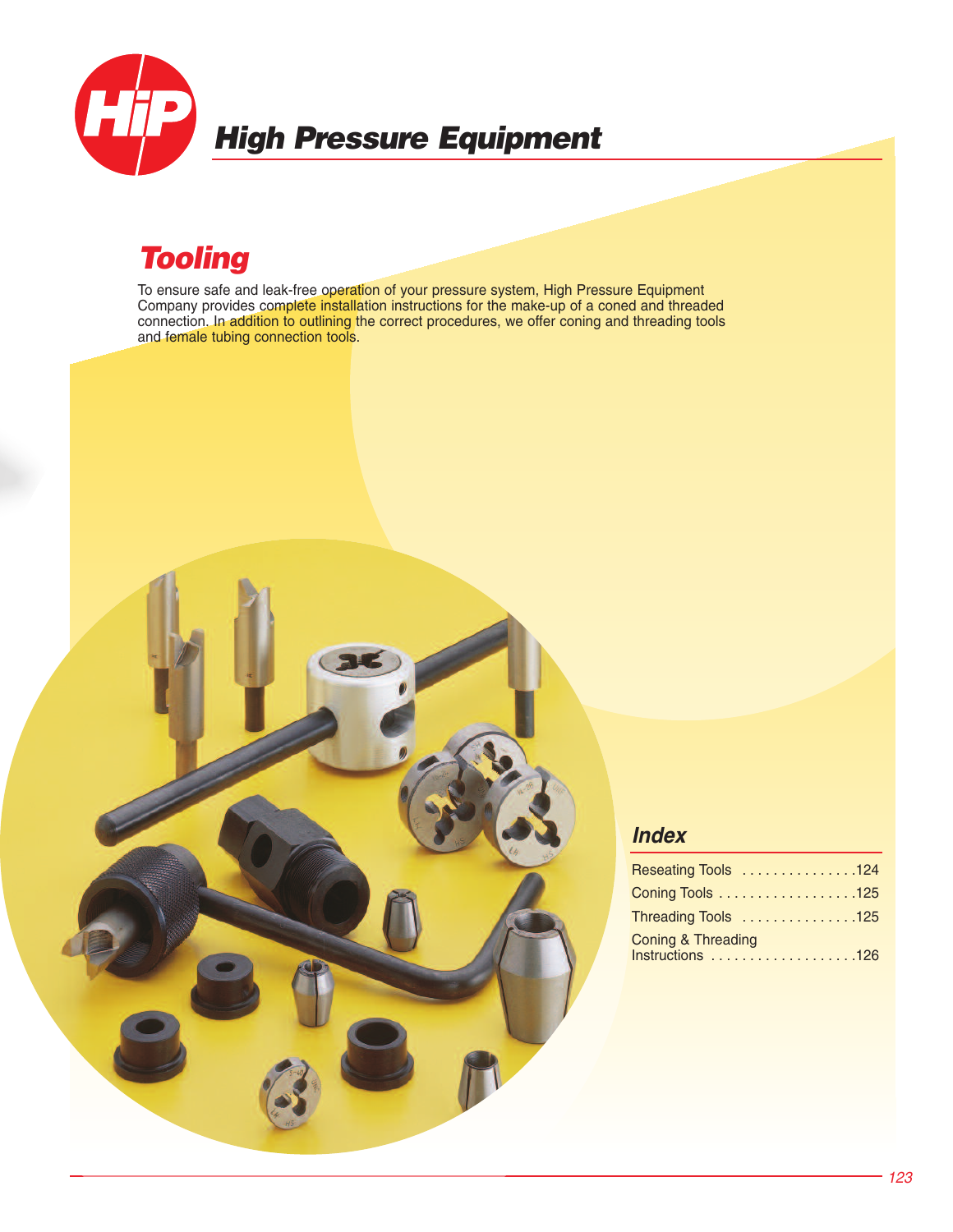# *Tooling*

The coned and threaded tubing ends for the medium, high and ultra high pressure connections may be supplied by any of the following:

- 1. Standard length tubing nipples with ends prepared. Maintained in stock—ready for shipment.
- 2. Special length tubing nipples with ends prepared. Specify length required (up to 22 feet long). Add coning and threading charge to tubing price. (While not in stock, special length nipples can be furnished quickly for prompt delivery).
- 3. Preparation of tubing ends at your own facility by hand tooling as described in this section.

 The coning and threading tools are designed for simple yet accurate preparation of tubing ends for the medium, high and ultra high pressure connections. A liberal amount of cutting fluid should be used, and a supply is furnished with each order for tooling. Interchangeable spare parts allow easy change over from one size tubing to another on both the coning and threading tools. Note that the reseating tool is not required for tubing preparation.





## *Reseating Tools*

The reseating tools are available for repairing old or damaged tubing connection seats in valves or fittings. This tool is not required for tubing preparation.

| Catalog No.       | <b>For Tubing Connection</b> |
|-------------------|------------------------------|
| RTLF4             | LF4                          |
| RTLF6             | LF <sub>6</sub>              |
| RTLF9             | LF9                          |
| RTHF <sub>2</sub> | HF <sub>2</sub>              |
| RTHF4             | HF4                          |
| RTHF <sub>6</sub> | HF <sub>6</sub>              |
| RTHF9             | HF <sub>9</sub>              |
| RTXF4             | XF4                          |
| RTXF <sub>6</sub> | XF <sub>6</sub>              |



*15*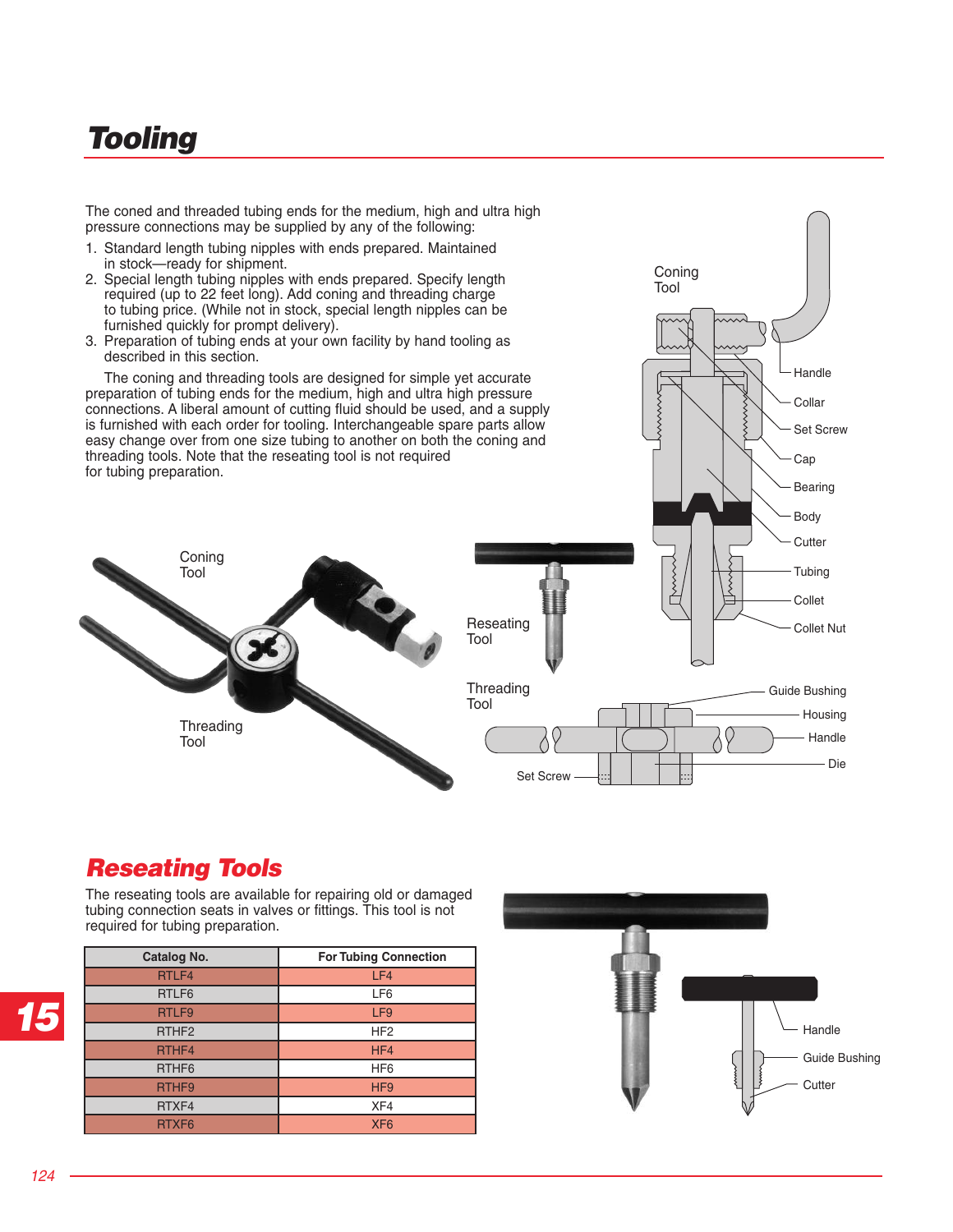## *Coning Tools*

The coning tool is designed for preparing a "cone" on the ends of Medium, High and Ultra High Pressure tubing. Included angle of the cone is approximately 57 to 59 degrees. The cutter and collet are interchangeable on all of the assemblies (except 2-HF9 and 2-LF9) to permit changing from one size tubing to another.

| <b>Catalog No.</b> | <b>Tubing Size</b>                                        | <b>Spare</b><br>Cutter | Spare<br>Collet |
|--------------------|-----------------------------------------------------------|------------------------|-----------------|
| $2-LF4$            | $(^{1}/_{4}$ " O.D. x .109" I.D. (20.000 psi)             | 2-LF4L                 | $2$ -LF4P       |
| $2-LF6$            | (3/8" O.D. x .203 I.D. (20,000 psi)                       | 2-LF6L                 | 2-LF6P          |
| $2-LF9$            | ( <sup>9</sup> /16" O.D. x .312 I.D. (20,000 psi)         | $2$ -LF9L $*$          | 2-LF9P*         |
|                    | (1/8" O.D. x .020 I.D. (60,000 psi)                       | 2-HF2L                 | 2-HF2P          |
| $2-HF2$            | (1/8" O.D. x .040 I.D. (30,000 psi)                       |                        |                 |
| $2-HF4$            | $('4"$ O.D. x .083 I.D. (60,000 psi)                      | 2-HF4L                 | $2-HF4P$        |
| $2-HF6$            | $(^{3}/_{8}$ " O.D. x $^{1}/_{8}$ " I.D. (60,000 psi)     | 2-HF6L                 | 2-HF6P          |
| $2-HF9$            | $(^{9/_{16}}$ " O.D. x $^{3/_{16}}$ " I.D. x (60,000 psi) | 2-HF9L*                | $2$ -HF9P*      |
| $2-XF4$            | $('4"$ O.D. x $'/16"$ I.D. (100,000 psi)                  | 2-XF4L                 | $2-XF4P$        |
| $2-XF6$            | $(^{3}/_{8}$ " O.D. x $^{1}/_{16}$ " I.D. (150,000 psi)   | 2-XF6L                 | $2-XF6P$        |



For more information, watch our training video online www.highpressure.com/C-TVideo

\* Not interchangeable

## *Threading Tools*

The threading tool is designed for preparing a left-hand thread onto Medium, High and Ultra High Pressure tubing ends. The threaded die and guide bushings are interchangeable on all of the assemblies (except 2-MHF2) to permit changing from one size tubing to another. The guide bushing on the 2-MHF2 is built into the die holder.

| <b>Catalog No.</b> | <b>Tubing Size</b>    | Spare<br>Threading Die           | Spare<br>Guide Bushing |
|--------------------|-----------------------|----------------------------------|------------------------|
| 2-MLF4             | $\frac{1}{4}$ " O.D.  | $\frac{1}{4}$ "- 28LH<br>2-MLF4P |                        |
| 2-MLF6             | $\frac{3}{8}$ " O.D.  | $\frac{3}{8}$ "- 24LH            | 2-MLF6P                |
| 2-MLF9             | $\frac{9}{16}$ " O.D. | $\frac{9}{16}$ "-18LH            | 2-MLF9P                |
| 2-MHF <sub>2</sub> | $\frac{1}{8}$ " O.D.  | $\frac{1}{8}$ "-40LH             | N/A                    |
| 2-MHF4             | $\frac{1}{4}$ " O.D.  | $1/4$ "-28LH                     | 2-MHF4P                |
| 2-MHF6             | $\frac{3}{8}$ " O.D.  | $\frac{3}{8}$ "- 24LH            | 2-MHF6P                |
| 2-MHF9             | $9/16$ " O.D.         | $9/16$ "-18LH<br>2-MHF9P         |                        |
| $2-MXF4$           | $\frac{1}{4}$ " O.D.  | $\frac{1}{4}$ "- 28LH            | 2-MXF4P                |
| 2-MXF6             | $\frac{3}{8}$ " O.D.  | $\frac{3}{8}$ "- 24LH            | 2-MXF6P                |